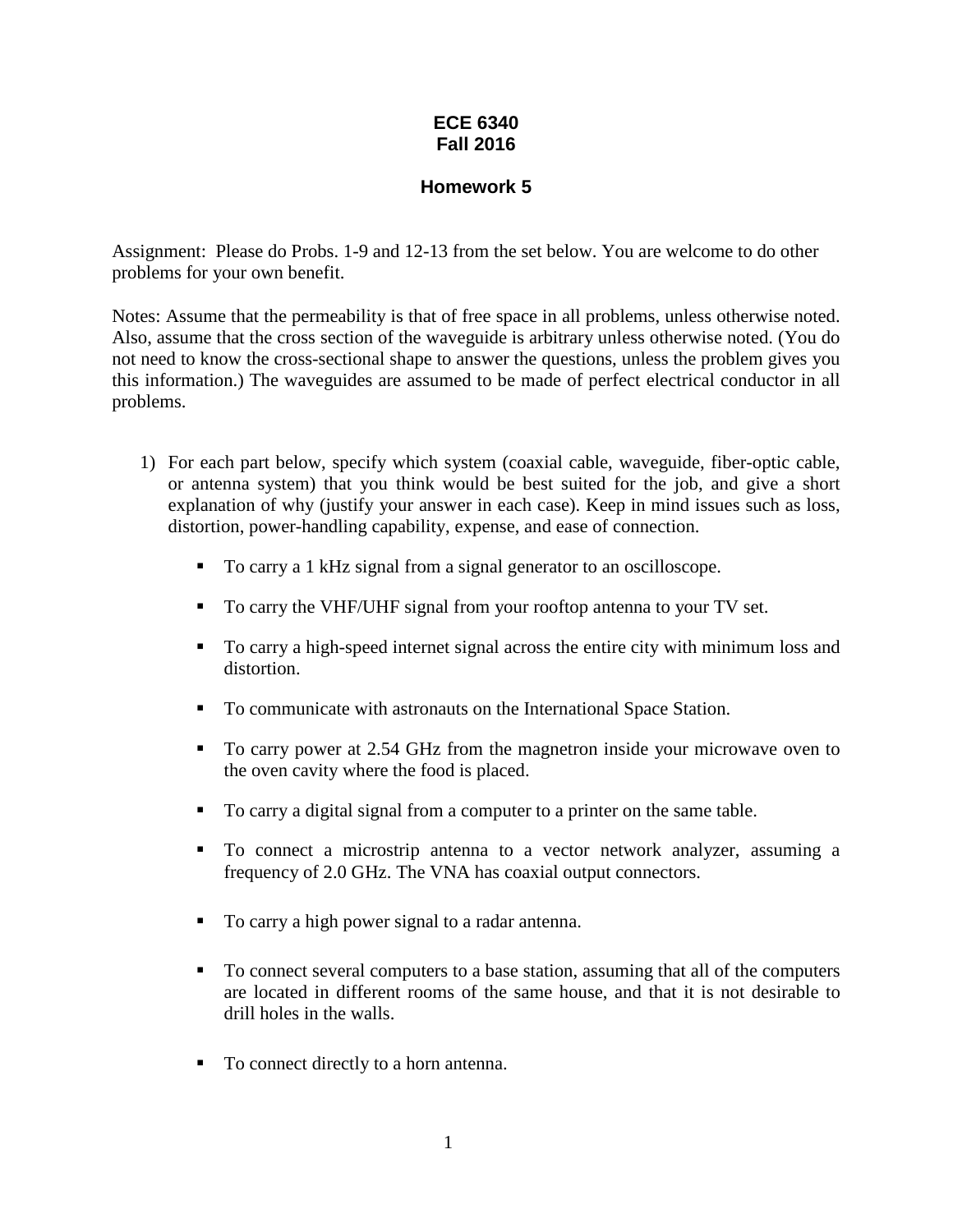- 2) In a guided wave system, the wave decays as  $A \exp(-\alpha z)$ . The attenuation in nepers/m is given by the attenuation constant  $\alpha$ , and is thus a fixed number. In an wireless system using antennas, the wave that is received has an amplitude that varies as  $B/z$ , where *z* is the distance between the transmitter and the receiver. Show that the attenuation of the received signal in nepers/m is given by  $\ln(z)/z$ . Use this to explain why, for distances *z* that are very large, a wireless system must ultimately be better than a waveguiding system, in terms of the received signal strength.
- 3) The dominant mode in an air-filled waveguide has a cutoff frequency of 2.0 GHz. Find the value of  $k_c$  for this waveguide mode.
- 4) The waveguide as in the previous problem is now filled with lossless Teflon, having a relative permittivity of 2.2. Find the new value of  $k_c$  for the same waveguide mode, and the new cutoff frequency for this mode.
- 5) The waveguide in the previous problem (filled with Teflon) operates at 1.5 GHz. What is the normalized phase constant  $\beta / k_0$  for the waveguide mode at this frequency?
- 6) A certain waveguide is air filled. The attenuation of the dominant mode is measured to be 1  $dB/cm$  at 10.0 GHz. Determine  $\beta$  and  $\alpha$  for the dominant mode at 10.0 GHz when the same waveguide is filled with water having  $\varepsilon_{rc} = 60 - j 35$ .
- 7) Assume that we have an air-filled rectangular waveguide with dimensions  $a \times b$  (the longer dimension  $a$  is the  $x$  dimension). The origin is at the lower left corner of the waveguide cross section. Determine what the following terms are in the transverse equivalent network model, for the dominant  $TE_{10}$  waveguide mode:

$$
\frac{\hat{\varrho}_{TE}\left(x,y\right)}{\hat{\underline{h}}_{TE}\left(x,y\right)}
$$
\n
$$
\psi_t\left(x,y\right)
$$

Assume that the unit vectors are chosen to be real. Assume that the  $\psi_t$  function has been chosen so that the power flow down the waveguide (for a given value of the voltage *V* and current  $I$ ) is the same as that on the corresponding transmission line in the TEN model.

- 8) An air-filled rectangular waveguide operating at 10 GHz has dimensions  $a = 2.0$  cm,  $b = 1.0$ cm. The waveguide meets an identical section of waveguide that is filled with water having an effective relative permittivity  $\varepsilon_{rc} = 60 - j35$ . What is the (complex) reflection coefficient? What is the percentage of incident power that is transmitted into the water-filled section of waveguide?
- 9) As a continuation of the previous problem, what is the distance into the water-filled waveguide for which the total time-average power flow in the *z* direction is down by 20 dB from the total time-average power flow at the junction?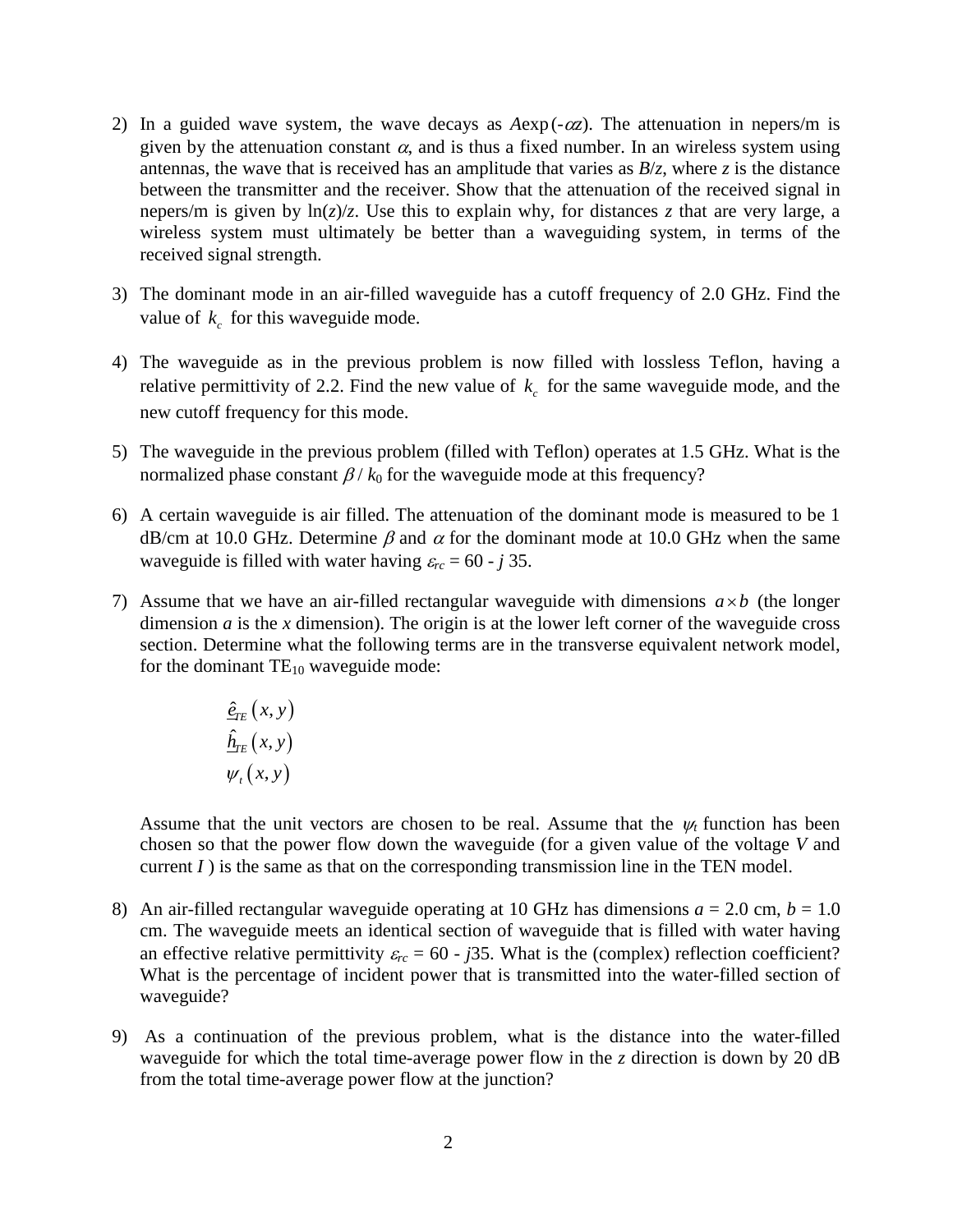- 10) A waveguide is filled with a lossy material having  $\varepsilon_c = \varepsilon_c' j\varepsilon_c''$ . A "quasi-cutoff" frequency  $\omega_c$  is defined as the frequency for which  $\beta = \alpha$ . Show that this cutoff frequency is given by  $\omega_c \sqrt{\mu \varepsilon_c^{\prime}} = k_c$ . Recall that  $k_c$  is a real number, even though the waveguide is filled with a lossy material (in fact,  $k_c$  does not depend on the filling material or the frequency).
- 11) Show that at the quasi-cutoff frequency for a TE*<sup>z</sup>* mode in a lossy waveguide the real power flowing down the waveguide is equal to the imaginary power flowing down the waveguide. Show that for a TM<sub>z</sub> mode the real power is approximately equal to the negative of the imaginary power, assuming that the loss tangent of the material in the waveguide is small. (Hint: Use the relation between complex power and wave impedance, and consider what happens to the wave impedance at the quasi-cutoff frequency.)
- 12) A rectangular waveguide carries the TE<sub>10</sub> mode which has a wave impedance of  $Z_0 = 500 \Omega$ at the frequency if operation. This waveguide meets a "black box" that is centered at  $z = 0$ . It is unknown what is inside the black box. The same waveguide exits and continues from the black box. From measurements, it is known that fields inside the waveguide far away from the black box are described as follows:

$$
E_y(x, y, z) = \sin\left(\frac{\pi x}{a}\right) \left(e^{-k_z z} + \Gamma e^{+k_z z}\right), \quad z < 0
$$

$$
E_y(x, y, z) = \sin\left(\frac{\pi x}{a}\right) \left(T e^{-k_z z}\right), \quad z > 0.
$$

It is found from measurements that the reflection coefficient is  $\Gamma = -0.027027 + j(0.16216)$ and that the transmission coefficient is  $T = 1 + \Gamma$ . From this information, determine what the equivalent circuit for the black box is in the TEN model, and draw a picture of the corresponding TEN circuit showing the transmission line and the circuit representation of the black box, with all impedance values labeled.

- 13) An X-band rectangular waveguide has dimensions  $a = 2.0$  cm,  $b = 1.0$  cm. An air-filled section of the waveguide meets an identical section that is filled with lossless Teflon having a relative permittivity of 2.2. A TE<sub>10</sub> mode at 10.7 GHz ( $a/\lambda_0 = 0.714$ ) is incident on the boundary from the air-filled section. It is desired to put an inductive post in the air-filled portion of the waveguide at a distance *d* from the boundary, in order to have a perfect match seen by the incident waveguide mode. Determine the distance *d* and the value of the post reactance  $X_p$  (in Ω) in the TEN model that are necessary for a match. Use the smallest value of *d* possible. It is recommended that you use the Smith chart to solve this problem.
- 14) For any waveguide, we know that a TE*<sup>z</sup>* mode is orthogonal to a TM*<sup>z</sup>* mode (orthogonal in the complex power sense, as discussed in Notes 13). Two modes of the same type (both TE*<sup>z</sup>* or both TE*z*) are also orthogonal is they are not degenerate (i.e., they are orthogonal if they have different wavenumbers). If two modes of the same type are degenerate, they may or may not be orthogonal. While the above statements are always true, we can make some further statements if we know something about a particular waveguide. For example, consider a rectangular waveguide. Two modes of the same type will be orthogonal provided